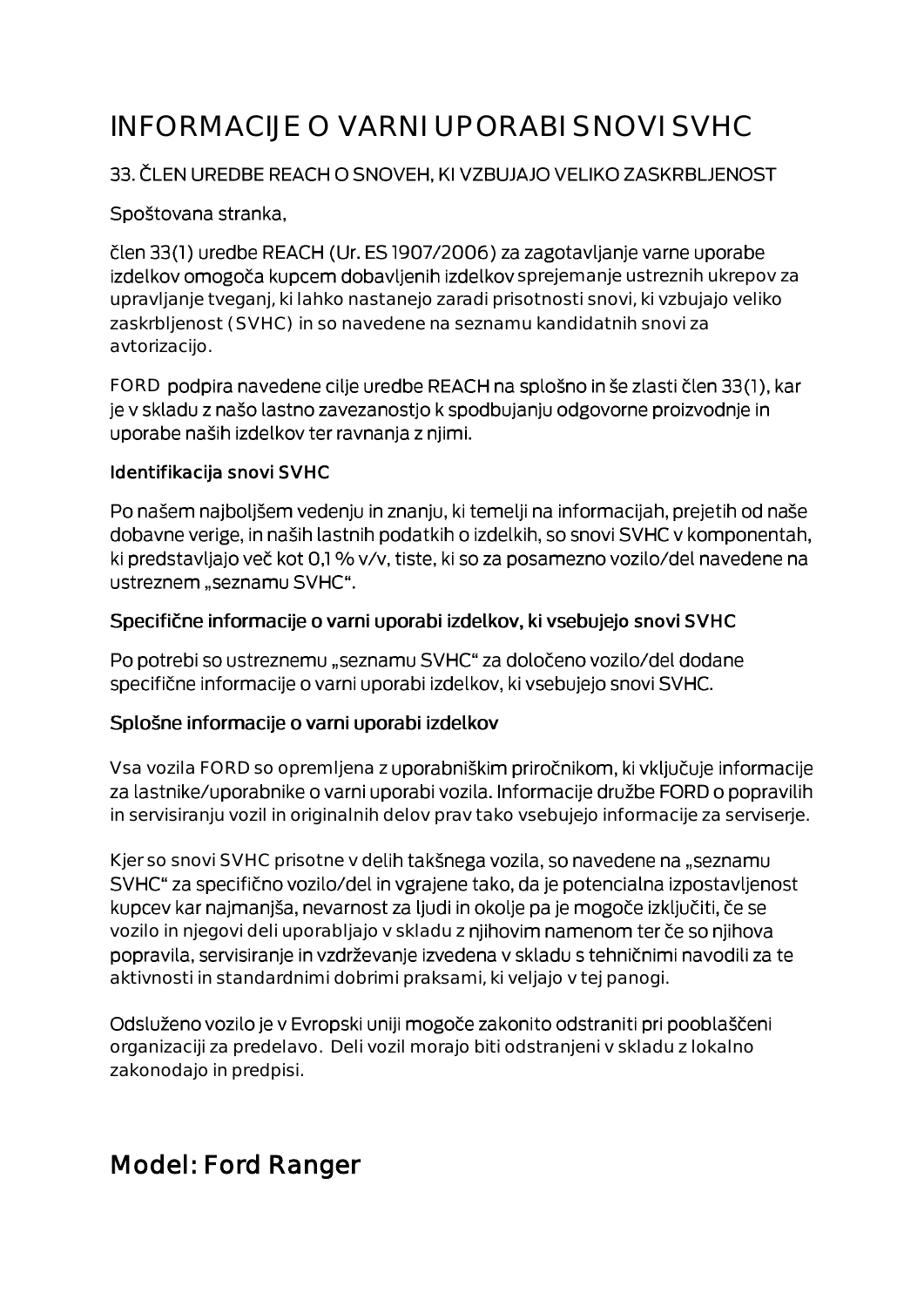#### Seznam SVHC na podlagi seznama kandidatnih snovi ECHA, ki velja od 1. januar 2022

### Specifične informacije o varni uporabi izdelkov, ki vsebujejo snovi SVHC

Specifične informacije o varni uporabi niso potrebne - upoštevajte splošne informacije o varni uporabi izdelkov.

| <b>Commodity</b>                                              | <b>REACH SVHCs</b>                                                              |
|---------------------------------------------------------------|---------------------------------------------------------------------------------|
| <b>A/C Compressor</b>                                         | 6,6'-Di-tert-butyl-2,2'-methylenedi-p-cresol[119-47-1]                          |
|                                                               | Lead[7439-92-1]                                                                 |
| A/C Condensors and                                            | Lead[7439-92-1]                                                                 |
| <b>Accumulators</b>                                           |                                                                                 |
| A/C Lines, Receiver Drier and                                 | Lead[7439-92-1]                                                                 |
| <b>Accumulator</b>                                            |                                                                                 |
| <b>ABS/ESC Module</b>                                         | Imidazolidine-2-thione[96-45-7]                                                 |
|                                                               | Lead[7439-92-1]                                                                 |
| <b>Accessories</b>                                            | 1,2-Dimethoxyethane[110-71-4]                                                   |
|                                                               | 1-Methyl-2-pyrrolidone[872-50-4]                                                |
|                                                               | C,C'-azodi(formamide)[123-77-3]                                                 |
|                                                               | Cobalt(II) nitrate hexahydrate[10026-22-9]                                      |
|                                                               | Lead[7439-92-1]                                                                 |
| <b>Adaptive Cruise Control</b>                                | Lead[7439-92-1]                                                                 |
| <b>Air Brakes</b>                                             | Lead[7439-92-1]                                                                 |
| <b>AIS - Air Cleaner and Low</b><br><b>Pressure Ducts</b>     | Imidazolidine-2-thione[96-45-7]                                                 |
|                                                               | Lead[7439-92-1]                                                                 |
| <b>Alternator</b>                                             | Lead[7439-92-1]                                                                 |
| Antenna                                                       | Lead[7439-92-1]                                                                 |
| Appliques (Pillar, Decklid, Roof)                             | 2-(2H-Benzotriazol-2-yl)-4,6-ditertpentylphenol[25973-55-1]                     |
| <b>Audio and Navigation Head Units</b>                        | Lead[7439-92-1]                                                                 |
| <b>Axle</b>                                                   | Lead[7439-92-1]                                                                 |
| <b>Battery</b>                                                | Lead[7439-92-1]                                                                 |
|                                                               | Lead-monoxide[1317-36-8]                                                        |
| <b>Body Moldings - Roof Rack</b>                              | 1,3,5-Tris(oxiranylmethyl)-1,3,5-triazine-2,4,6(1H,3H,5H)-<br>trione[2451-62-9] |
|                                                               | C,C'-azodi(formamide)[123-77-3]                                                 |
|                                                               | Lead[7439-92-1]                                                                 |
| <b>Body Side InteriorTrim (Hard Trim)</b>                     | Lead[7439-92-1]                                                                 |
| <b>Body Structure - Body Side</b><br><b>Assembly</b>          | C,C'-azodi(formamide)[123-77-3]                                                 |
| <b>Body Structure - Decklid/Liftgate</b><br>(incl Hinge/Supt) | Lead[7439-92-1]                                                                 |
| <b>Body Structure - Floor Pan - Front</b>                     | Imidazolidine-2-thione[96-45-7]                                                 |
| <b>Floor and Side Sill</b>                                    |                                                                                 |
|                                                               | Lead[7439-92-1]                                                                 |
|                                                               | Octamethylcyclotetrasiloxane[556-67-2]                                          |
| <b>Body Structure - Front End</b>                             | Lead[7439-92-1]                                                                 |
| <b>Structure</b>                                              |                                                                                 |
| <b>Body Structure - Hood Assembly</b>                         | 1-Methyl-2-pyrrolidone[872-50-4]                                                |
| (incl Hinge/Supt)                                             |                                                                                 |
| <b>Body Structure - Package Tray</b>                          | Lead[7439-92-1]                                                                 |
| <b>Body Structure - Pick-up Box (incl</b><br>Tailgate/Hinge)  | C,C'-azodi(formamide)[123-77-3]                                                 |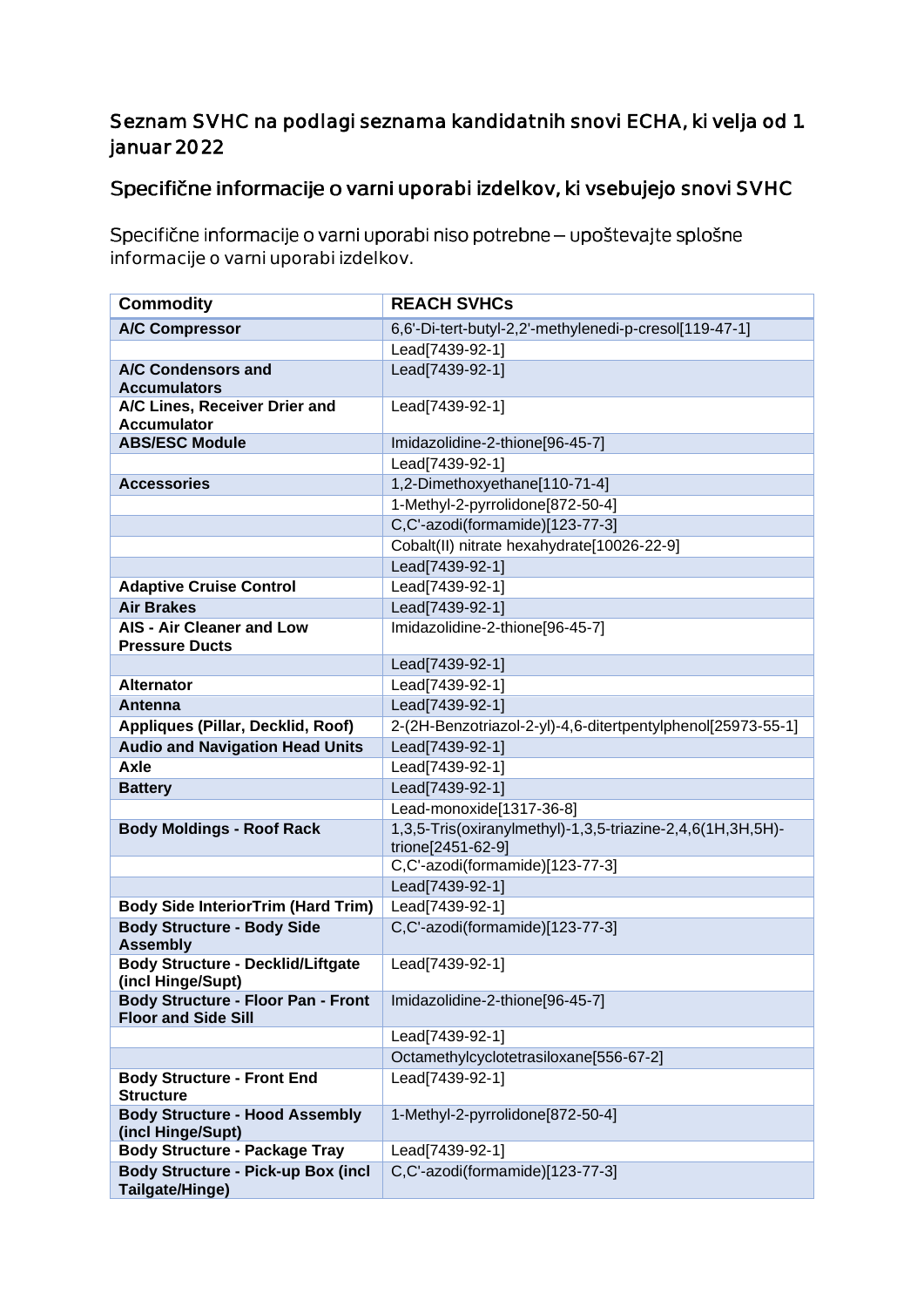|                                                             | Cobalt-sulfate-heptahydrate[10026-24-1]                                  |
|-------------------------------------------------------------|--------------------------------------------------------------------------|
| Bodyside, Wheel Arch, Rocker                                | Alkanes, C14-17, chloro[85535-85-9]                                      |
| <b>Moldings</b>                                             |                                                                          |
|                                                             | Lead[7439-92-1]                                                          |
| <b>Brake Actuation</b>                                      | Lead[7439-92-1]                                                          |
| <b>Brake Tubes and Hoses</b>                                | Boric acid[10043-35-3]                                                   |
|                                                             | Lead[7439-92-1]                                                          |
| <b>Brakes - Caliper &amp; Anchor Brkt</b>                   | Lead[7439-92-1]                                                          |
| Assy (Front, Rear)<br><b>Brakes - Drum (Front/Rear)</b>     | Lead[7439-92-1]                                                          |
| <b>Bulk Materials (PMT100)</b>                              | C,C'-azodi(formamide)[123-77-3]                                          |
| <b>CHMSL</b>                                                | 6,6'-Di-tert-butyl-2,2'-methylenedi-p-cresol[119-47-1]                   |
|                                                             | Imidazolidine-2-thione[96-45-7]                                          |
| <b>Clutch / DMF (Dual Mass</b>                              | Cobalt-sulfate-heptahydrate[10026-24-1]                                  |
| <b>Flywheel)</b>                                            |                                                                          |
|                                                             | Lead[7439-92-1]                                                          |
| <b>Combined Sensing Module</b>                              | 2-Benzyl-2-dimethylamino-4-                                              |
|                                                             | morpholinobutyrophenone[119313-12-1]                                     |
| <b>Console Floor/Rear</b>                                   | 2-ethylhexyl 10-ethyl-4,4-dioctyl-7-oxo-8-oxa-3,5-dithia-4-              |
|                                                             | stannatetradecanoate[15571-58-1]                                         |
|                                                             | Alkanes, C16-35, chloro[85049-26-9]                                      |
|                                                             | C,C'-azodi(formamide)[123-77-3]                                          |
|                                                             | Hexahydromethylphthalic-anhydride[25550-51-0]                            |
|                                                             | Lead[7439-92-1]                                                          |
| <b>Cooling - Transmission Oil Cooler</b>                    | Cobalt(II) nitrate hexahydrate[10026-22-9]                               |
| <b>Cooling Fans</b>                                         | Lead[7439-92-1]                                                          |
| <b>Cooling Hoses &amp; Bottles</b>                          | Imidazolidine-2-thione[96-45-7]                                          |
|                                                             | Lead[7439-92-1]                                                          |
| <b>Door Handles</b>                                         | 1-Methyl-2-pyrrolidone[872-50-4]                                         |
| <b>Dressed Engines Module</b>                               | Lead[7439-92-1]                                                          |
| Driveshaft(s)                                               | Imidazolidine-2-thione[96-45-7]                                          |
| <b>EDS Wiring Assembly &amp;</b><br><b>Components</b>       | 2-(2H-Benzotriazol-2-yl)-4,6-ditertpentylphenol[25973-55-1]              |
|                                                             | Cobalt-sulfate-heptahydrate[10026-24-1]                                  |
|                                                             | Hexahydromethylphthalic-anhydride[25550-51-0]                            |
|                                                             | Lead[7439-92-1]                                                          |
|                                                             | Octamethylcyclotetrasiloxane[556-67-2]                                   |
|                                                             | Tris(2-methoxyethoxy)vinylsilane[1067-53-4]                              |
| <b>EGR System (Gas/Diesel)</b>                              | Lead[7439-92-1]                                                          |
| <b>Electro/Mechanical Devices</b>                           | Lead[7439-92-1]                                                          |
| <b>Electro/Mechanical Devices -</b>                         | 2-Methyl-1-(4-methylthiophenyl)-2-morpholinopropan-1-                    |
| <b>Reception</b><br><b>Electronic Control Panel and CCH</b> | one[71868-10-5]                                                          |
| <b>Electronic Modules - Displays</b>                        | Lead[7439-92-1]<br>Lead[7439-92-1]                                       |
| <b>Electronic Modules - Door Zone</b>                       | Lead[7439-92-1]                                                          |
| <b>Electronic Modules - Power</b>                           | Lead[7439-92-1]                                                          |
| Decklid/Liftgate (PLG)                                      |                                                                          |
| <b>Electronic Modules - SYNC</b>                            | 2-Methyl-1-(4-methylthiophenyl)-2-morpholinopropan-1-<br>one[71868-10-5] |
|                                                             | 2-Methylimidazole[693-98-1]                                              |
|                                                             | Lead[7439-92-1]                                                          |
| <b>Emergency Packet</b>                                     | 1,3,5-Tris(oxiranylmethyl)-1,3,5-triazine-2,4,6(1H,3H,5H)-               |
|                                                             | trione[2451-62-9]                                                        |
| <b>Engine Water Pumps</b>                                   | Lead[7439-92-1]                                                          |
| <b>Evaporator and Blower Assemby</b>                        | Imidazolidine-2-thione[96-45-7]                                          |
| (HVAC Module)                                               |                                                                          |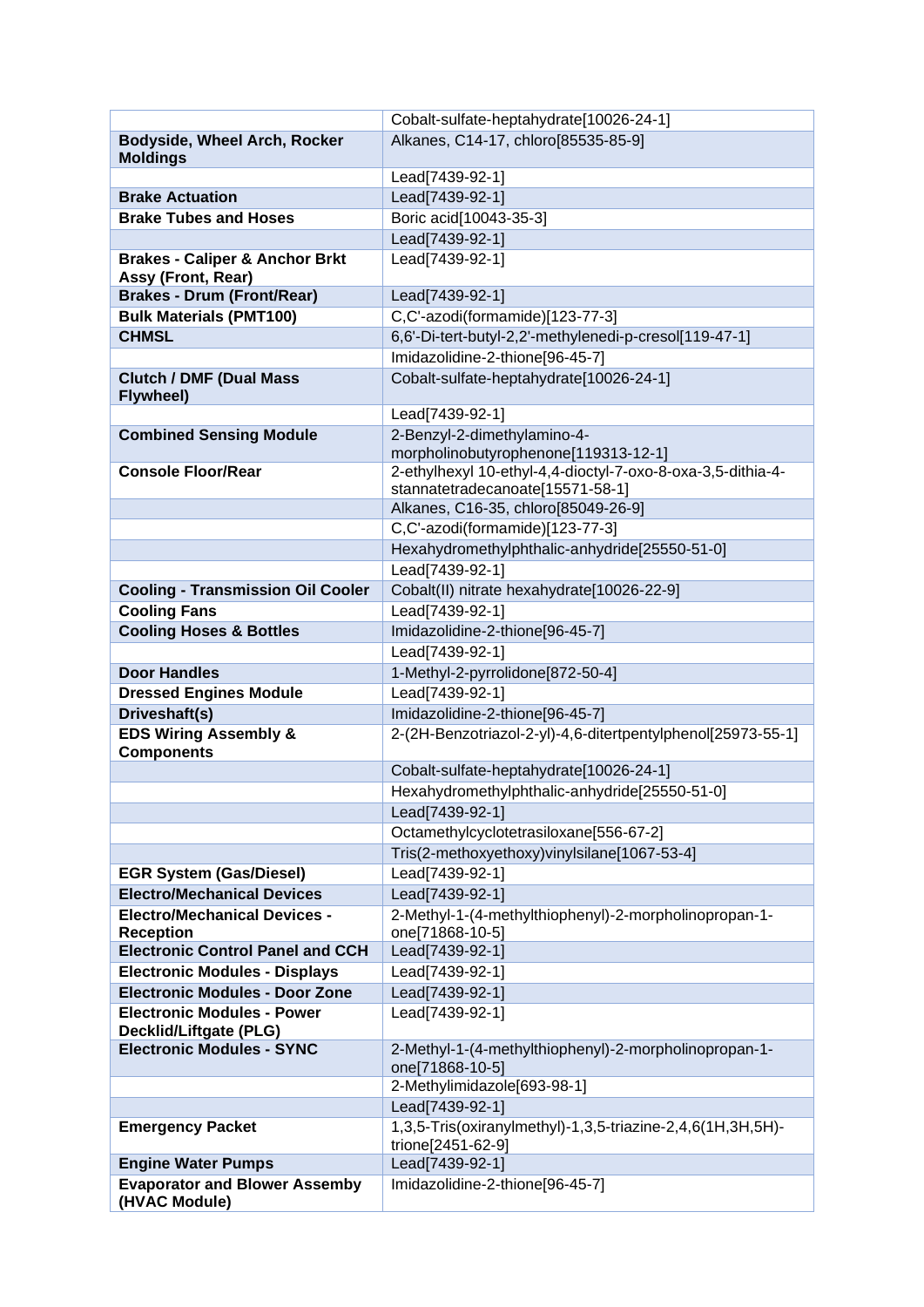|                                                        | Lead[7439-92-1]                                                                                |
|--------------------------------------------------------|------------------------------------------------------------------------------------------------|
| <b>Exhaust Cold End (Muffler &amp;</b>                 | Lead[7439-92-1]                                                                                |
| <b>Output Pipe Assembly)</b>                           |                                                                                                |
| <b>Exhaust Hot End (Catalytic</b>                      | Refractory ceramic fibres[142844-00-6]                                                         |
| Convertor)                                             |                                                                                                |
| <b>Exterior Cargo Mgmt</b>                             | 2-(2H-Benzotriazol-2-yl)-4,6-ditertpentylphenol[25973-55-1]<br>C.C'-azodi(formamide)[123-77-3] |
|                                                        |                                                                                                |
| <b>Fascia Grille - Radiator</b>                        | Lead[7439-92-1]                                                                                |
|                                                        | 2-(2H-Benzotriazol-2-yl)-4,6-ditertpentylphenol[25973-55-1]                                    |
| <b>FEAD</b>                                            | Lead[7439-92-1]                                                                                |
| <b>Fixed Glass</b>                                     | C,C'-azodi(formamide)[123-77-3]                                                                |
|                                                        | Lead[7439-92-1]                                                                                |
| <b>Fuel Door</b>                                       | Lead[7439-92-1]                                                                                |
| <b>Fuel Filler Pipes</b>                               | Cobalt-dinitrate[10141-05-6]                                                                   |
|                                                        | Lead[7439-92-1]                                                                                |
| <b>Fuel Lines</b>                                      | Cobalt sulphate[10124-43-3]                                                                    |
|                                                        | Imidazolidine-2-thione[96-45-7]                                                                |
|                                                        | Lead[7439-92-1]                                                                                |
| <b>Fuel Tanks</b>                                      | Lead[7439-92-1]                                                                                |
|                                                        | N,N-Dimethylacetamide[127-19-5]                                                                |
| <b>Headlamp / Side Marker</b>                          | Lead[7439-92-1]                                                                                |
|                                                        | Silicic acid, lead salt[11120-22-2]                                                            |
| <b>Headliner / Sunvisor</b>                            | 4,4'-Isopropylidenediphenol[80-05-7]                                                           |
|                                                        | C,C'-azodi(formamide)[123-77-3]                                                                |
|                                                        | Lead[7439-92-1]                                                                                |
| <b>Hydraulic Distribution</b>                          | Lead[7439-92-1]                                                                                |
| I/S Mirror                                             | Lead[7439-92-1]                                                                                |
| <b>Instrument Cluster</b>                              | Boric acid[10043-35-3]                                                                         |
|                                                        | Lead[7439-92-1]                                                                                |
| <b>Interior Lighting</b>                               | Lead[7439-92-1]                                                                                |
| <b>IP Finish Panels/Registers</b>                      | C,C'-azodi(formamide)[123-77-3]                                                                |
| <b>IP Substrate and Ducts</b>                          | C,C'-azodi(formamide)[123-77-3]                                                                |
|                                                        | Lead[7439-92-1]                                                                                |
|                                                        | Refractory ceramic fibres[142844-00-6]                                                         |
| <b>Knee Airbags</b>                                    | Lead[7439-92-1]                                                                                |
| Latches - Hood, Decklid and<br><b>Liftgate Latches</b> | 1-Methyl-2-pyrrolidone[872-50-4]                                                               |
|                                                        | Hexahydromethylphthalic-anhydride[25550-51-0]                                                  |
| <b>Leaf Screen</b>                                     | Imidazolidine-2-thione[96-45-7]                                                                |
| <b>Locks</b>                                           | Lead[7439-92-1]                                                                                |
|                                                        | Tetrahydro-4-methylphthalic anhydride[34090-76-1]                                              |
| <b>Mirrors</b>                                         | Lead[7439-92-1]                                                                                |
| <b>Moonroof</b>                                        | Boric acid[10043-35-3]                                                                         |
| <b>Park Assist</b>                                     | 2-(2H-Benzotriazol-2-yl)-4,6-ditertpentylphenol[25973-55-1]                                    |
|                                                        | 2-Benzyl-2-dimethylamino-4-                                                                    |
|                                                        | morpholinobutyrophenone[119313-12-1]                                                           |
|                                                        | 2-Methyl-1-(4-methylthiophenyl)-2-morpholinopropan-1-<br>one[71868-10-5]                       |
| <b>PATS Transceiver</b>                                | Lead[7439-92-1]                                                                                |
| <b>PCV System</b>                                      | C,C'-azodi(formamide)[123-77-3]                                                                |
| <b>Plastic Bumpers and Fascias</b>                     | 2-(2H-Benzotriazol-2-yl)-4,6-ditertpentylphenol[25973-55-1]                                    |
| <b>Powertrain Control Module</b><br>(PCM/EEC/ ECM)     | 4,4'-Isopropylidenediphenol[80-05-7]                                                           |
|                                                        | Lead[7439-92-1]                                                                                |
| <b>PT Mounts</b>                                       | Lead[7439-92-1]                                                                                |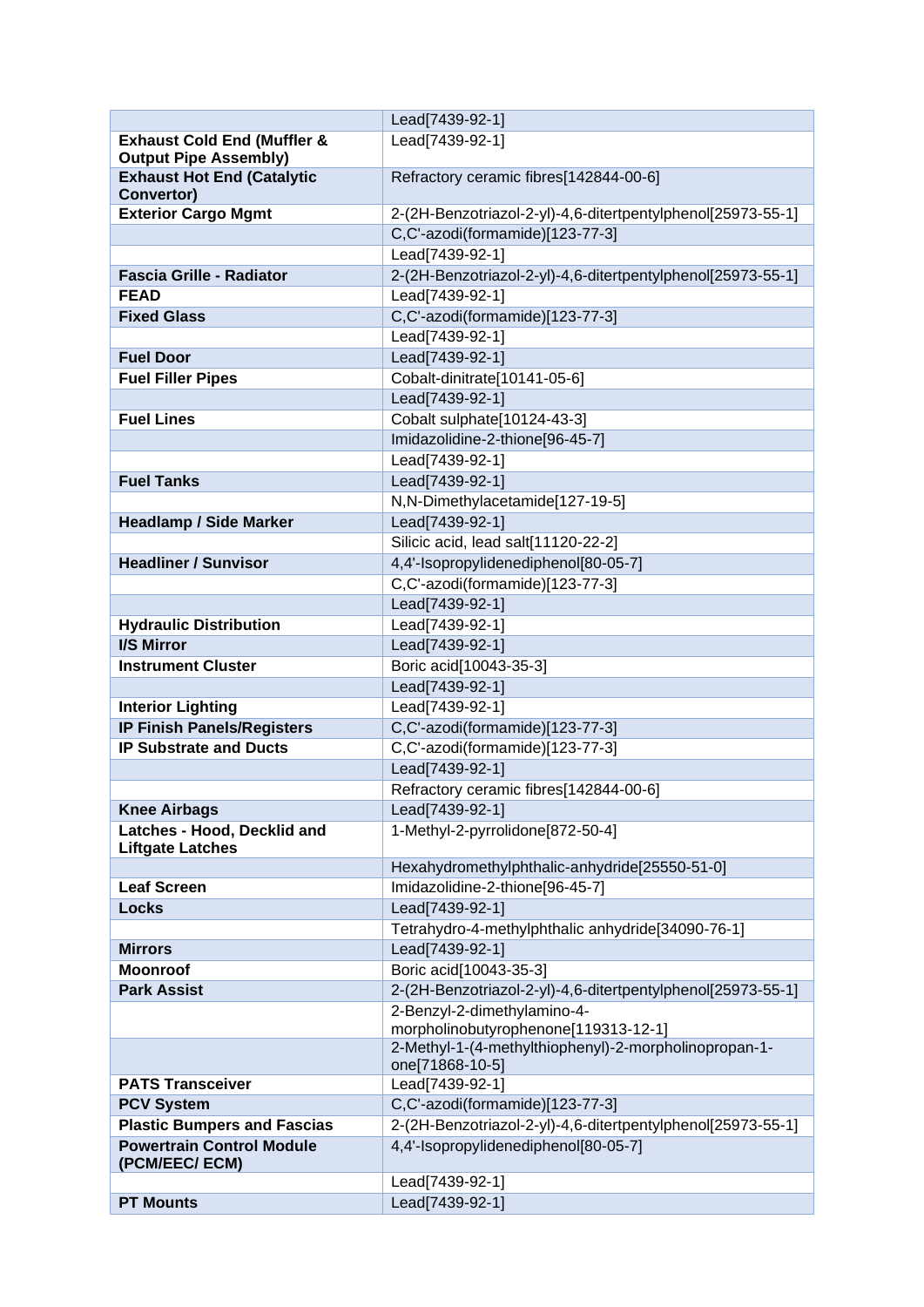| <b>PT Sensors</b>                        | Lead[7439-92-1]                                            |
|------------------------------------------|------------------------------------------------------------|
| <b>Radiator Assembly</b>                 | C,C'-azodi(formamide)[123-77-3]                            |
| <b>Rain and Daylight Sensor</b>          | 1,3,5-Tris(oxiranylmethyl)-1,3,5-triazine-2,4,6(1H,3H,5H)- |
|                                          | trione[2451-62-9]                                          |
| <b>Restraint Electronics</b>             | Lead[7439-92-1]                                            |
| <b>Retainer Plate Spare Wheel</b>        | Lead[7439-92-1]                                            |
| <b>Sealing - Door Dynamic Seals</b>      | Imidazolidine-2-thione[96-45-7]                            |
| <b>Seat Belts (Front and Rear)</b>       | 2-Ethoxyethanol[110-80-5]                                  |
|                                          | 2-Methyl-1-(4-methylthiophenyl)-2-morpholinopropan-1-      |
|                                          | one[71868-10-5]                                            |
|                                          | Cobalt-dinitrate[10141-05-6]                               |
|                                          | Lead[7439-92-1]                                            |
| Seats - JIT                              | Alkanes, C14-17, chloro[85535-85-9]                        |
|                                          | C,C'-azodi(formamide)[123-77-3]                            |
|                                          | Imidazolidine-2-thione[96-45-7]                            |
|                                          | Lead[7439-92-1]                                            |
|                                          | N,N-Dimethylacetamide[127-19-5]                            |
|                                          | Sodium borate, decahydrate[1303-96-4]                      |
| <b>Shifter Cables/Brackets - Auto</b>    | 2-Methyl-1-(4-methylthiophenyl)-2-morpholinopropan-1-      |
|                                          | one[71868-10-5]                                            |
|                                          | Cobalt-sulfate-heptahydrate[10026-24-1]                    |
|                                          | Lead[7439-92-1]                                            |
| <b>Shock Absorbers</b>                   | Lead[7439-92-1]                                            |
| Side Air Bag (SAB) and Curtain           | Lead[7439-92-1]                                            |
| Air Bag (CAB)                            |                                                            |
| <b>Side and Rear Vision (BLIS)</b>       | Lead[7439-92-1]                                            |
| <b>Smart Data Link Module</b>            | Lead[7439-92-1]                                            |
|                                          |                                                            |
| <b>Smart Junction Box &amp; Body</b>     | 2-Methylimidazole[693-98-1]                                |
| <b>Control Module (SPDJB)</b>            |                                                            |
|                                          | Lead[7439-92-1]                                            |
| <b>Spoiler</b>                           | 6,6'-Di-tert-butyl-2,2'-methylenedi-p-cresol[119-47-1]     |
| <b>Steering Column</b>                   | Lead[7439-92-1]                                            |
| <b>Steering Gear and Linkage</b>         | Lead[7439-92-1]                                            |
| <b>Switches - General Use</b>            | 4,4'-Isopropylidenediphenol[80-05-7]                       |
|                                          | Lead[7439-92-1]                                            |
| Switches - Headlamp. Window &            | 1,3,5-Tris(oxiranylmethyl)-1,3,5-triazine-2,4,6(1H,3H,5H)- |
| Door                                     | trione[2451-62-9]                                          |
|                                          | Lead[7439-92-1]                                            |
| <b>Switches - Steering Column</b>        | Lead[7439-92-1]                                            |
| <b>Taillamp / Redundant</b>              | Diboron-trioxide[1303-86-2]                                |
|                                          | Lead[7439-92-1]                                            |
| <b>Temperature Sensors - Climate</b>     | 1,3,5-Tris(oxiranylmethyl)-1,3,5-triazine-2,4,6(1H,3H,5H)- |
|                                          | trione[2451-62-9]                                          |
| <b>Tires</b>                             | Lead[7439-92-1]                                            |
| <b>TPMS</b>                              | Lead[7439-92-1]                                            |
| <b>Transfer Case (RWD)</b>               | Lead[7439-92-1]                                            |
|                                          | Octamethylcyclotetrasiloxane[556-67-2]                     |
| <b>Transmission - Auto</b>               | Cobalt-sulfate-heptahydrate[10026-24-1]                    |
|                                          | Lead[7439-92-1]                                            |
| <b>Transmission (Auto) - Oil Pumps</b>   | Cobalt-sulfate-heptahydrate[10026-24-1]                    |
| <b>Turbocharger</b>                      | Cobalt-dinitrate[10141-05-6]                               |
| <b>Underbody Shields and Wheel</b>       | Imidazolidine-2-thione[96-45-7]                            |
| <b>Liners</b><br><b>Window Regulator</b> | Lead[7439-92-1]                                            |